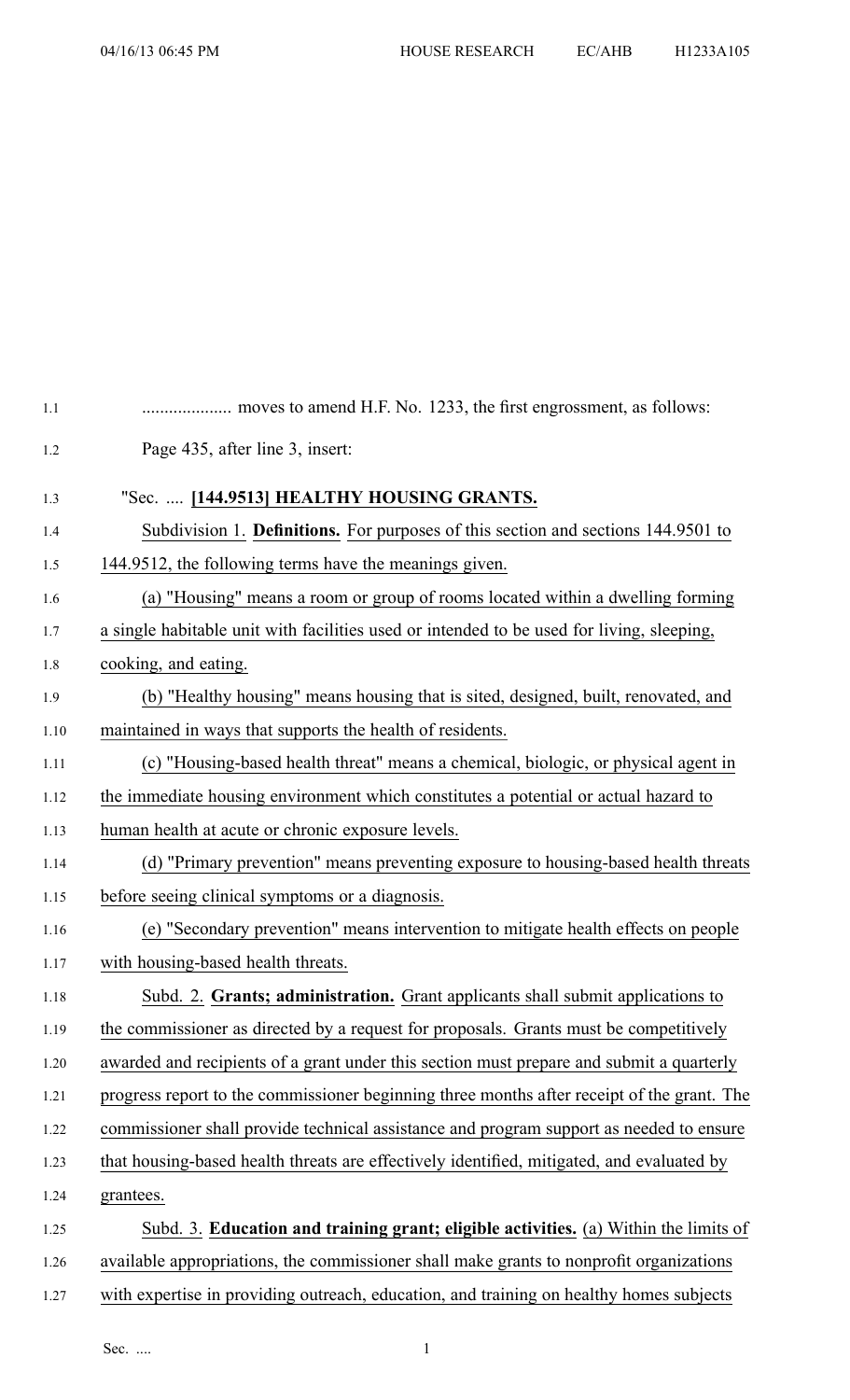| 2.1  | and in providing comprehensive healthy homes assessments and interventions to provide     |
|------|-------------------------------------------------------------------------------------------|
| 2.2  | healthy housing education, training, and technical assistance services for persons        |
| 2.3  | engaged in addressing housing-based health threats and other individuals impacted by      |
| 2.4  | housing-based health threats.                                                             |
| 2.5  | (b) The grantee may conduct the following activities:                                     |
| 2.6  | (1) implement and maintain primary prevention programs to reduce housing-based            |
| 2.7  | health threats that include the following:                                                |
| 2.8  | (i) providing education materials to the general public and to property owners,           |
| 2.9  | contractors, code officials, health care providers, public health professionals, health   |
| 2.10 | educators, nonprofit organizations, and other persons and organizations engaged in        |
| 2.11 | housing and health issues;                                                                |
| 2.12 | (ii) promoting awareness of community, legal, and housing resources; and                  |
| 2.13 | (iii) promoting the use of hazard reduction measures in new housing construction          |
| 2.14 | and housing rehabilitation programs;                                                      |
| 2.15 | (2) provide training on identifying and addressing housing-based health threats;          |
| 2.16 | (3) provide technical assistance on the implementation of mitigation measures;            |
| 2.17 | (4) promote adoption of evidence-based best practices for mitigation of                   |
| 2.18 | housing-based health threats; or                                                          |
| 2.19 | (5) develop work practices for addressing specific housing-based health threats.          |
| 2.20 | Subd. 4. Healthy homes implementation grant; eligible activities. Within the              |
| 2.21 | limits of available appropriations, the commissioner shall make grants to local boards of |
| 2.22 | health to support implementation of healthy housing programs in local jurisdictions for   |
| 2.23 | any of the following activities:                                                          |
| 2.24 | (1) identify, characterize, and mitigate hazards in housing that contribute to adverse    |
| 2.25 | health outcomes;                                                                          |
| 2.26 | (2) ensure screening services and other secondary prevention measures are provided        |
| 2.27 | to populations at high risk for housing-based health threats;                             |
| 2.28 | (3) promote compliance with Department of Health guidelines and other best                |
| 2.29 | practices, as identified by the commissioner, for preventing or reducing housing-based    |
| 2.30 | health threats;                                                                           |
| 2.31 | (4) establish local or regional collaborative groups to ensure that resources for         |
| 2.32 | addressing housing-based health threats are coordinated; or                               |
| 2.33 | (5) develop model programs for addressing housing-based health threats."                  |
| 2.34 | Page 501, line 21, after the period, insert:                                              |
| 2.35 | "\$100,000 each fiscal year is from the health                                            |

2.36 care access fund, and, "